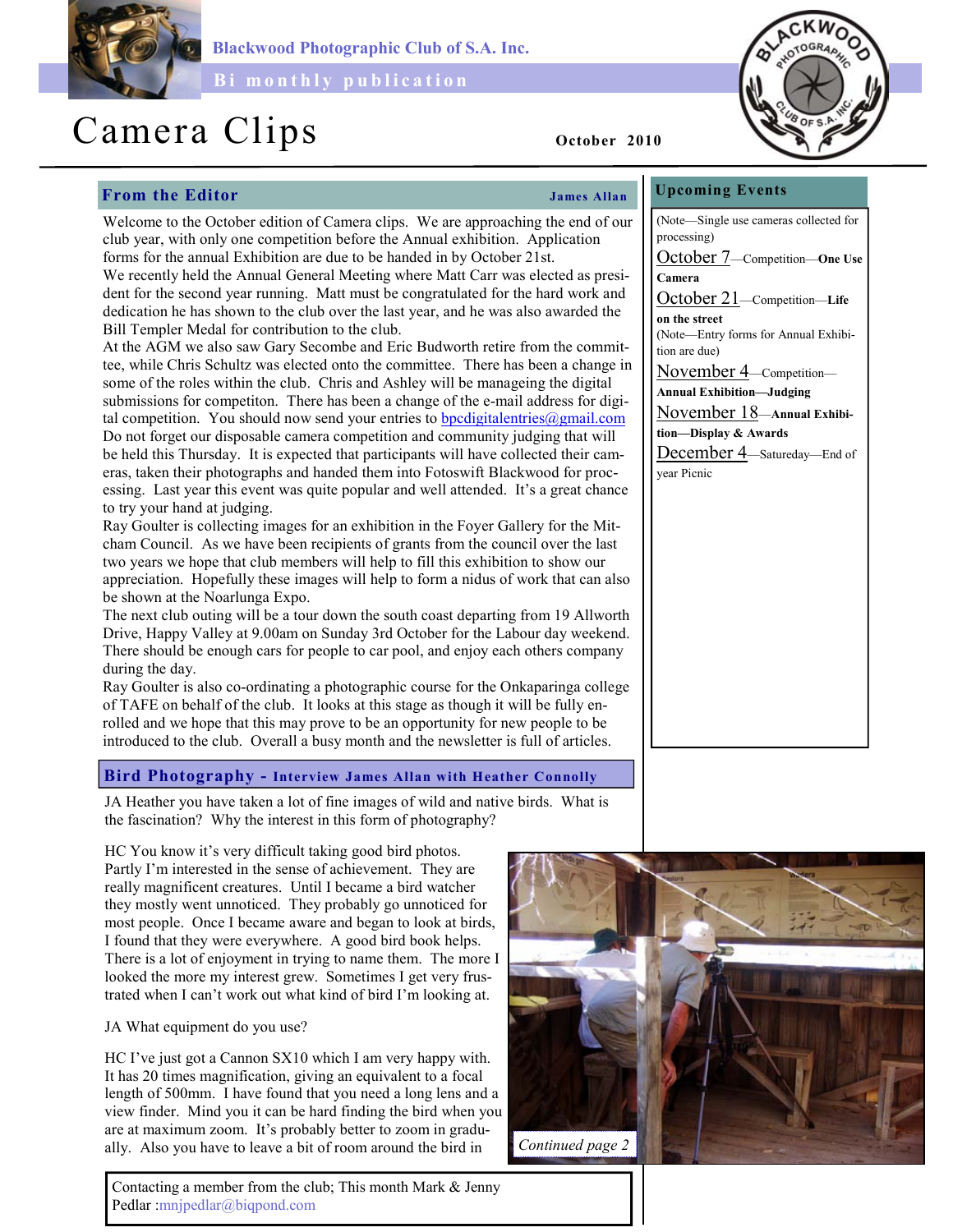# Bird Photography (continued from page 1) Heather Conolly

case it opens it's wings, or decides to take off. You don't want to cut it's wing or tail off or something like that. They rarely stay still. They are on the move the whole time, especially little birds.

JA I can recall trying to take bird photos with my old Nikon Coolpix that had a 110mm equivalent lens. I could never get close enough. In the end I decided that the best thing was to settle for common birds like crows, magpies and ducks. You can learn a lot from photographing common birds. It's a big problem really, getting close enough. Tell me how do you get close to birds?

HC You know the best technique is just to sit and wait. Sometimes you might spot a bird and it flies off. Don't lose heart. Come back at the same time the next day. Chances are it will be there again. You know you can't creep up on birds. They always see you before you see them. It's better to find the right spot and sit and wait. If you are not too threatening, they will take a chance and carry on with their foraging. Look disinterested, as if you are doing something else. Don't look at them the whole time.

JA Yes I find that the best time is when birds are very intent on doing something. Like Lorikeets having a feed on eucalyptus blossoms. You can just about walk up and touch them. Sometimes if I hear a bird calling I will mimic the call. The very territorial birds, like shrike thrushes will come in to see who is making the noise. So tell me Heather, where do you go to find birds?

HC In my garden, or when I go on holidays. You know wetlands, the coast and bushland are all good. I see a lot of birds as I sit down in the morning to eat my breakfast. I sometimes wonder if they are attracted to the noise of the radio. Some of the birds have a beautiful call. I am often attracted to the bird when I hear their call. I like the Grey shrike thrush, and the Currawong, even the Adelaide Rosella has a range of different calls.

JA I used to think that I would find birds in the forest. I spent a lot of time walking, hearing lots of calls and not seeing any birds.

HC No that's not the way to do it. In the dense forest is never the right spot. It's better to go to the edges where the forest meets a grassy field or a watercourse. You could find a clearing, or a pond, or a tree in flower or perhaps a nest. You just sit down and let it all happen. It will usually take about 20 minutes. You never find birds by tramping around. I don't believe in stalking.

JA Do you ever use bird hides.

HC Yes if they are provided in a National Park for instance it's always good to sit down and see what turns up. I don't ever use those portable hides that you see in the bird watcher magazines.

JA Do you use any special settings on your camera?

HC The birds move quickly, so I like to use a fast shutter speed. The other problem I've had is with the shutter lag. It's probably not so bad with the newer cameras and the dSLR's. Have you ever had problems with that?

JA Yes, especially with my Nikon. I would compose the picture, press the button and by the time the camera takes the picture the bird had looked the other way or hopped to another branch or even flown away.

HC Yes I found that the best technique was to use the burst mode or sports mode setting. The camera would take 3 to 5 pictures in succession. Often the first shot, the one you intended to take was no good, but the third or fourth photograph might be unexpectedly just what you wanted.

JA How about birds in flight. I always found that very difficult. In a few seconds the distance of the bird from the camera, and thus the focusing dis-Continued page 4



# **Tips**

1.Start with Common birds (they are often less shy)

2.Larger birds are easier than smaller birds

3.Sit and wait – don't go tramping after the bird

4.The transition between habitats (eg forest and field) is an ideal location

5.Use the burst mode

6.A long lens and a fast shutter speed helps



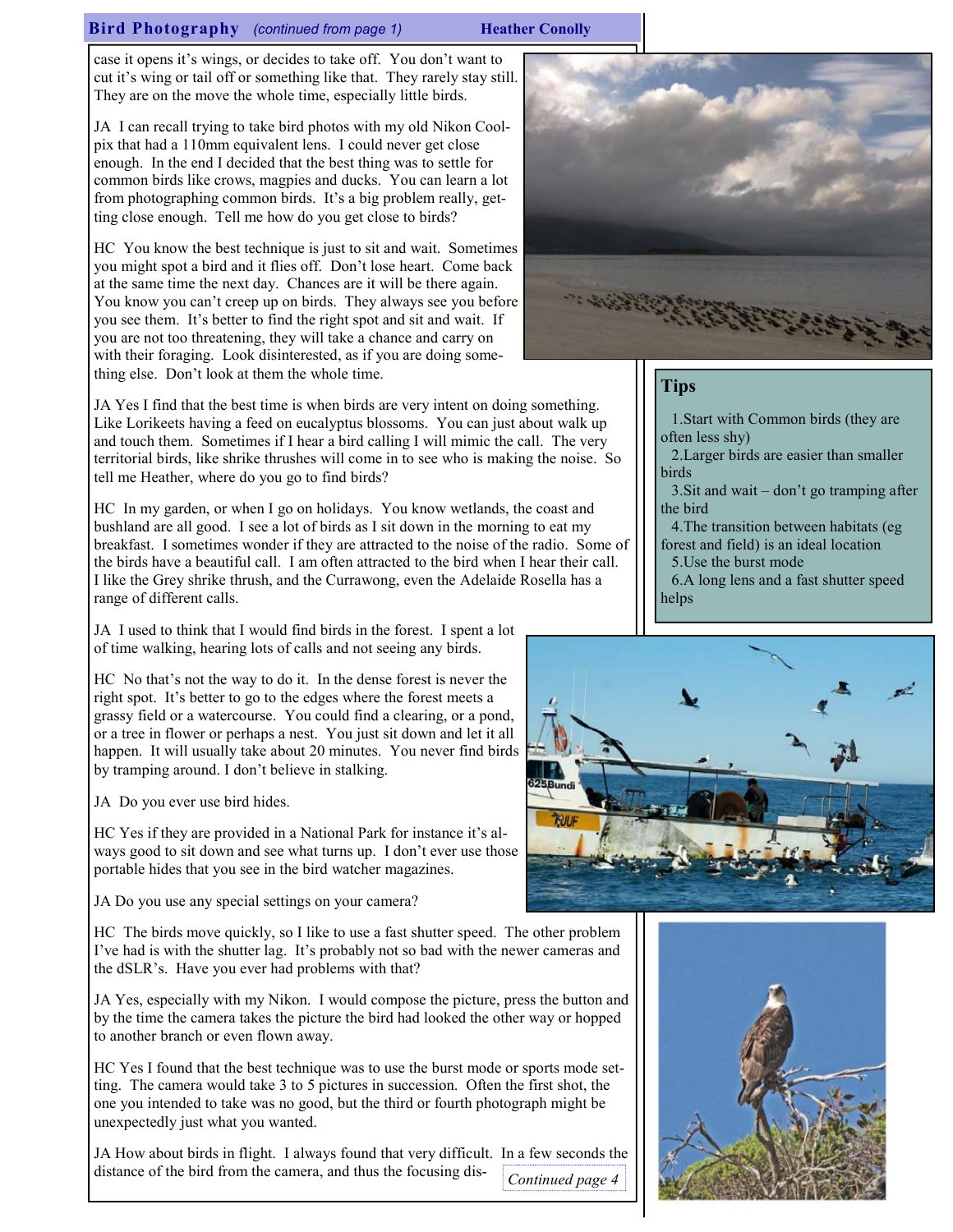# Photo Gallery—Movement—September 2010



Ursula—Watersport, Matt Carr—Hopetoun Falls, James Allan—Lunch for a Godwit, Ray Goulter—Dog Frolic, Chris Schultz—Ghosts in the Castle, Ashley Hoff—that bike Picture, Adrian Hill—Spinning Round



# Strategies for Capturing Motion:

- 1. Freeze motion with rapid light burst from a flash light (eg bird in flight)
- 2. Fast shutter speed to freeze motion (eg surfing photo)
- 3. Slow shutter speed and tripod to blur moving objects (eg waterfall)
- 4. Slow shutter speed to record light trails at night (eg traffic)
- 5. Pan the camera with a moving object to blur the background (eg rally car)
- 6. Freeze multiple images of motion with rapid repeated light burst
- from a strobe light. (eg golf swing) 7. Montage photos of object in dif-
- ferent phases of it's motion (eg the moon)









HEET HOME CROOK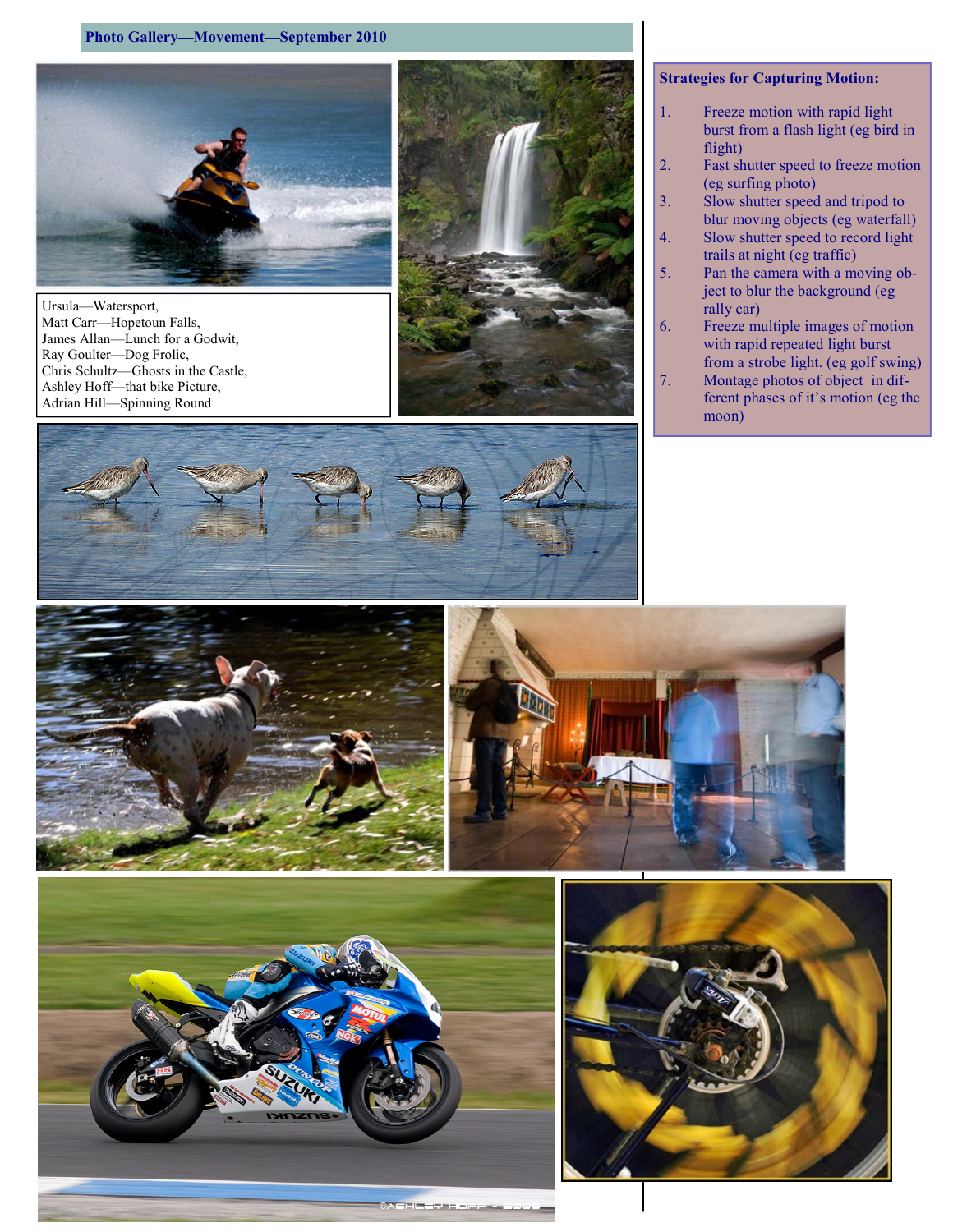# Bird Photography (continued from page 2) Heather Conolly

tance can change dramatically.

HC Yes, it's better if they fly perpendicular to you rather than toward you. It's better if you can predict where they're going. On Kangaroo Island we know of an Osprey. When I see him (or her) I know its going to fly along the beach. I can predict



what it's going to do and so I can plan the best moment to take the photograph. You know they are very inquisitive. Sometimes it will hover directly overhead and check me out.

Another example is when a kingfisher or if you're lucky a red robin or a bee-eater is looking for food. You know they use a perch. You might spot them on a branch and they fly off. Don't go tramping off following them around with the camera. Just stay patient. You can usually have the camera focused on the perch and get a photo when it returns as they invariably do.

JA What do you think makes a good bird photograph?

HC I prefer shots where the bird is doing something. A passive shot of a bird on a branch is somewhat bland. I also like eye contact. The feather contrast needs to be good and the focusing sharp. I like birds in their natural environment and it's best if the photo tells a story.

JA Do you have any favourite bird photographers?

HC I'm not so sure. I know when I see a photo that I like, but I don't always know the names of the photographers. I quite like Steve Parish and Peter Dobray.

JA Tell me is there a particular bird that you would really like to photograph?

HC Yes I've always wanted to get a good photo of a wedge tailed eagle. I've often seen them on road kill when we've been traveling, but never had the opportunity to get that iconic photograph



JA Well best of luck

# Photoshop Skills—Sharpening James Allan

# Sharpness is the characteristic of an image whereby detail is clearly evident. This article is based on a workshop we held several months ago. You know there are two aspects to sharpness. Resolution is the intense concentration of detail when an image is captured with excellent optics. The other aspect I will call the illusion of sharpness which occurs when the eye and the brain interpret an image as being sharp. There are various tricks to create this illusion, for instance enhancing contrast, isolating the subject from the background and improving local contrast or actuance. This last effect is created by computer sharpness filters, which interestingly mimic the circuitry of the retina within our own eyes.

Resolution - Optical Sharpness: When you take a photo, sharpness occurs when the subject is in focus and remains stationary for the time that the

Continued page 5

# Sharpening in the darkroom

The un-sharp filter effect can be achieved in the darkroom. Two sets of negatives are produced. A blurred less intense positive version of the negative is created by exposing fresh film under a sheet of glass and the original negative. In the enlarger the two strips are overlaid. The positive film will tend to counteract the negative, except at the edges where it is blurred. Here the edge is enhanced. The resulting image will have improved acutance.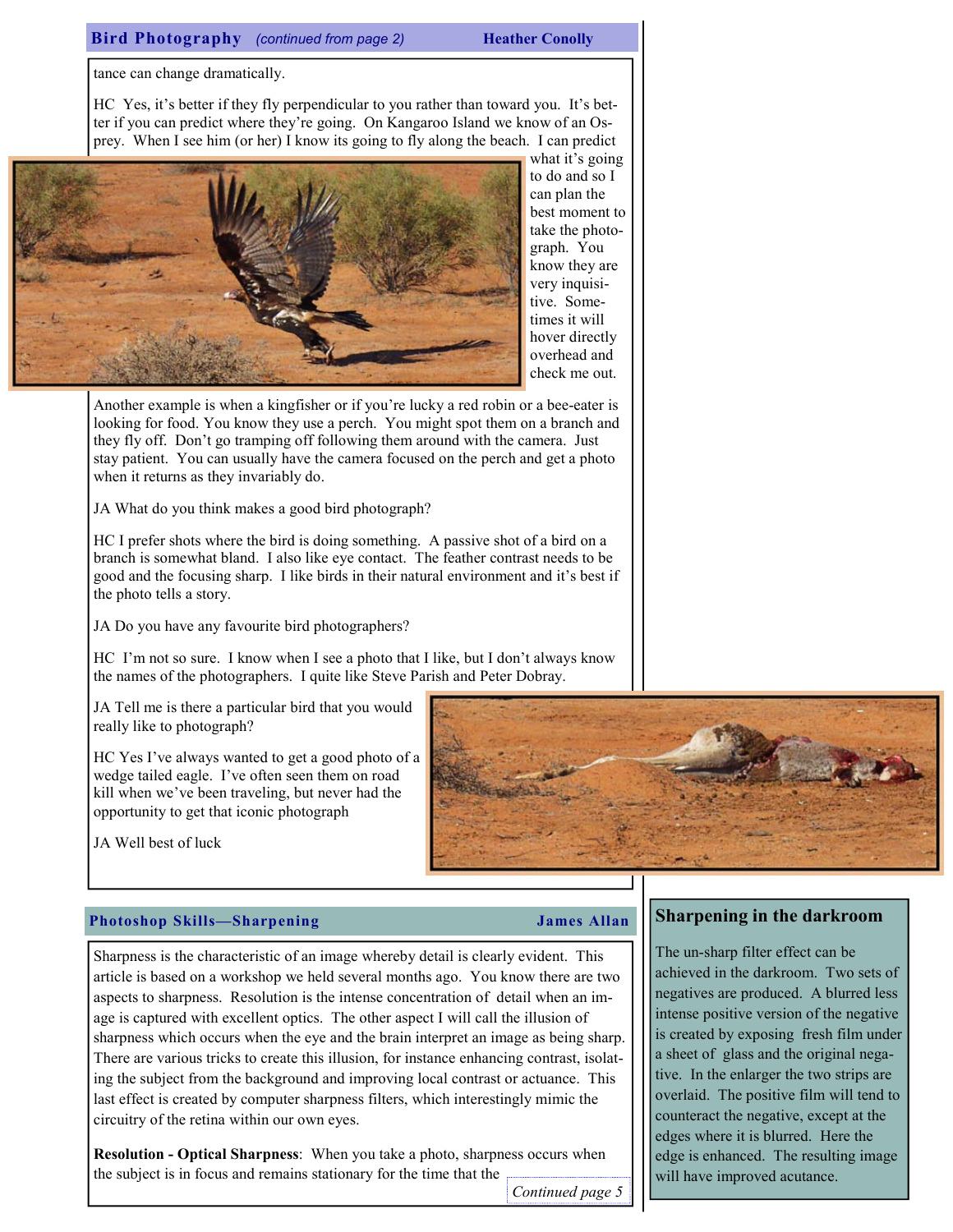# Photoshop Skills—Sharpening (continued from page 4) James Allan

shutter is open. The focal point is a feature of optical devices including lenses and curved mirrors. There is really only one point that will be perfectly in focus. The depth of field consists of other points (other than the focal point) where the loss of sharpness is not detectable to our eyes. The depth of field is greater if the aperture is smaller. A pin hole camera appears to have an infinite depth of field.

Enhancing Actuance. This will exagerate the contrast at edges. For the rest of this article I will discuss the use of the unsharp mask, a sharpness filter found in many graphics programs.

In photoshop I created an image that consists of a sharp transition between two blocks of uni-

form grey. I then sharpened this image with the unsharp mask. In photoshop go to filters – sharpness – unsharp mask. A dialogue box will appear allowing me to adjust the radius, intensity of effect and threshold. You should try adjusting each of these functions to see what happens. Look at Figure 2 to see the effects that I achieved by changing the radius. It is apparent that the filter has it's effect entirely at the edge. For a short distance from the edge, the darker colour becomes darker and the lighter one lighter. This increases the contrast at the edge making the transition more easily recognized between the colours. You should try this same experiment with a blurred transition. The line will become sharp when the radius of the sharpening approximates that of the blurring.

Note the effect of the different controls:

- The radius dictates how far into the colour block this transition will extend.
- The Intensity will dictate how much lightening or darkening takes place.
- The threshold appears to weaken the effect. Actually it will diminish the effect most where the edge is subtle, retaining the effect where the edge is more pronounced. See Figure 3. The threshold is useful for targeting edges and avoiding the creation of noise in areas of subtle variation.

Now it's worth trying it on a picture. Figure 4 shows a picture of a garlic on a black reflective surface. This image was 12Mpx (3000px by 4000px) in size. The first image is unsharpened, while the remaining three images have been sharpened with the various settings as shown.



It is interesting the range of effects possible. The small radius sharpen in the second image creates a subtle but natural enhancement of the edges and fine detail. This is the effect that is most frequently sought from this filter. The third image on the other hand is quite garish with a marked halo effect around the garlic and chromatic aberration around the edge. It is almost a posterisation of the image. Although this demonstrates many features of an over-sharpened image, it could be a useful effect for graphic art design. The last image uses a large radius sharpen with a small intensity. This produces very little edge effect, but does pleasantly improve the overall contrast in the picture. Actually this effect cannot be reproduced in curves or levels. It is worth remembering and is a useful way to improve low contrast images. Continued page 6



Figure 1 :An illusion of sharpness is created when you blur the background. In this case I achieved this using layers. (Criticism: To give the blurring a more natural look I should have added a small amount of noise.)



Figure 3: Three gradient transitions. The first line is unsharpened. The second two are sharpened with a radius of 80 pixels and intensity 500. The middle line has also had the threshold set at 100. Setting the threshold has not only reduced the sharpening effect along the entire length of the line but also a large section in the centre is now unaffected by the filter.

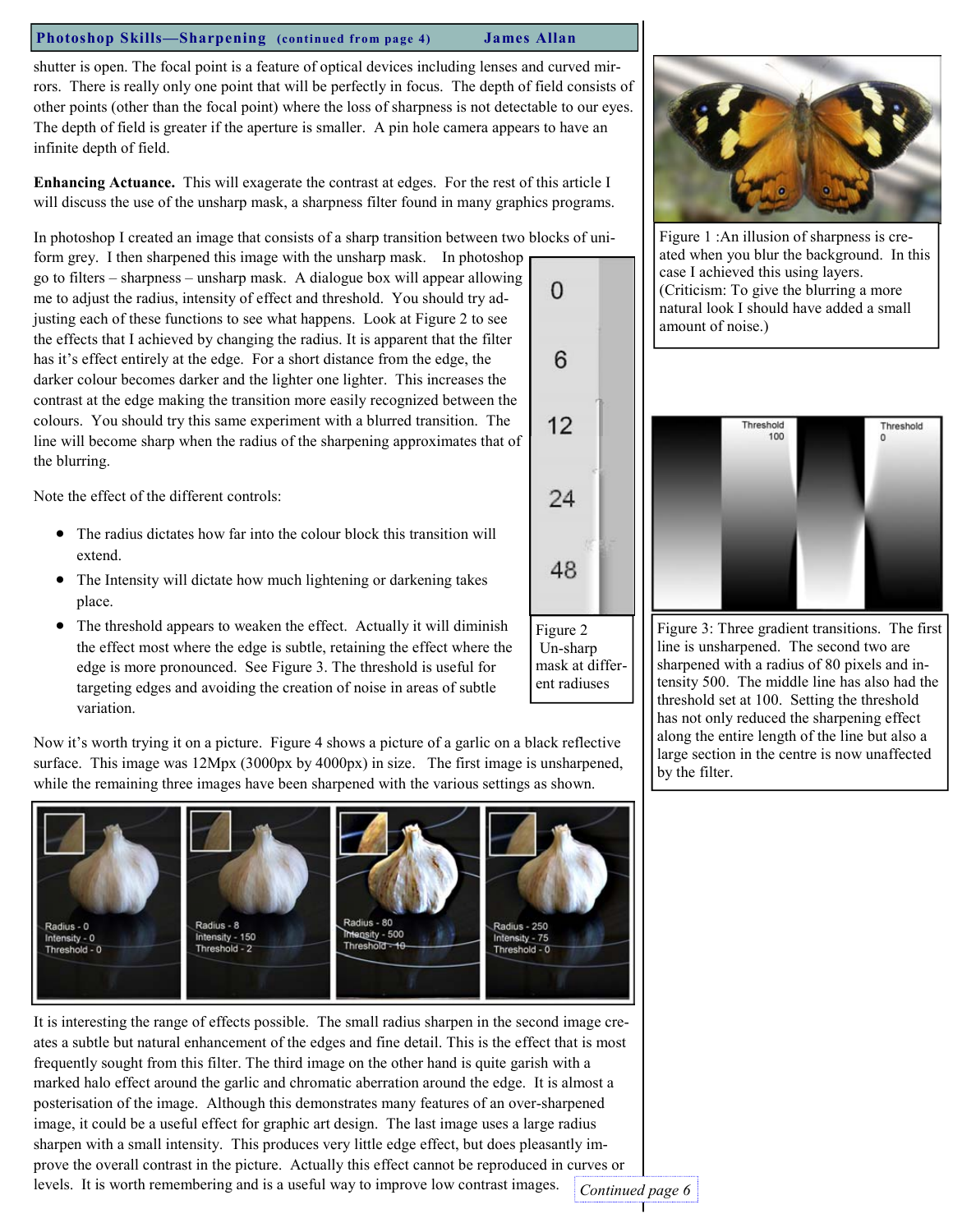### Photoshop Skills—Sharpening (continued from page 5) James Allan

# Key Points

I often find a combination of a small radius sharpen and a low intensity large radius sharpen will give a pleasing result in most images.

I guess I should hazard a warning at this point. I have mentioned in passing that there are adverse effects from using the unsharp mask. Noise, halos, colour aberration and fringing are just a few to watch out for. You can reduce these effects to a degree if you selectively sharpen just the subject and not the whole image. You can reduce noise with filters, however in my opinion it's better to use restraint and avoid making too much noise by not over sharpening. You will learn with time not to go too far. (I had many disasters before I learnt moderation)

I hope that this brief discussion will help you to achieve the effects that you want when you are looking to sharpen an image. Remember however that you should never sharpen just for the benefit of the judges. Usually this results in needless enhancements taking away from the impact of your image. Sharpen only where you feel that it gives a better result.

# Sharing Images online (part 2) Ashley Hoff

# Getting Your Pictures Online

OK, now, you have decided to join a community and share some of your photos online. This means you need to get your images online somehow. There are a few methods to do this:

- Use your free webspace for most home internet users, your ISP would have supplied you with some free webspace. Usually, this only amounts to at most a few hundred MB. You may also need to learn how to use such applications as an FTP client to get the data online
- Buy some webspace and create your own website and upload your photos there This is obviously going to cost! I share some webspace with another user (there are in total 4 websites setup on this space) and it costs me around \$150 a year, plus domain name registration……AND I have to use FTP to get my gear online…
- Use a communities online gallery  $-A$  lot of communities and forums have their own online gallery, but you may be restricted to only showing your images to that forum
- Use an online photo sharing service This allows you to upload your pictures online and share them where ever you want. Popular choices are:

# http://photobucket.com/

# http://www.flickr.com/

I have used pretty much all of the above 4 options for one reason or another, but I have to confess, I have a bit of a soft spot for flickr. The good thing about flickr is it's a photo community in itself.

The other good thing about the last two options is they both can be used free of charge. You can also pay for a subscription, which will give additional benefits (check out each individual site for what it has to offer).

Now, let's get cracking. For this example, I am going to use flickr.

1. The first thing you need to do is create an account. Navigate to the main page: http:// www.flickr.com Look for a button or a link somewhere on the page that looks like or is similar

# **Create Your Account**

to this: Click on this button and you will be directed to the vahoo!7 login page. As flickr is part of the greater yahoo!7 network, if you have a yahoo!ID, you can use that to create your account. If you don't have a yahoo!ID, you will need to create one first. Find the box that looks like this and click "Sign Up"

# Don't have a Yahoo! ID? Signing up is easy.

# **Sign Up**

From that screen, create your account by filling in  $\Big|$  Continued page 7



- Objects appear sharper if isolated from the background and if the lighting is harsher.
- Sharpness can be improved by enhancing the acutance with a filter.
- The radius of sharpening is best adjusted to match the width of blurring of the lines. (usually between 1 and 4 pixels)
- Adjusting the threshold may reduce noise, but requires some experimentation.

• Special contrast enhancement can be achieved by sharpening at a large diameter.



Club Excursion: Matt Carr and Chris Schultz at the Mt Lofty Botanical Gardens in late September. Picture thanks to Heather Connolly.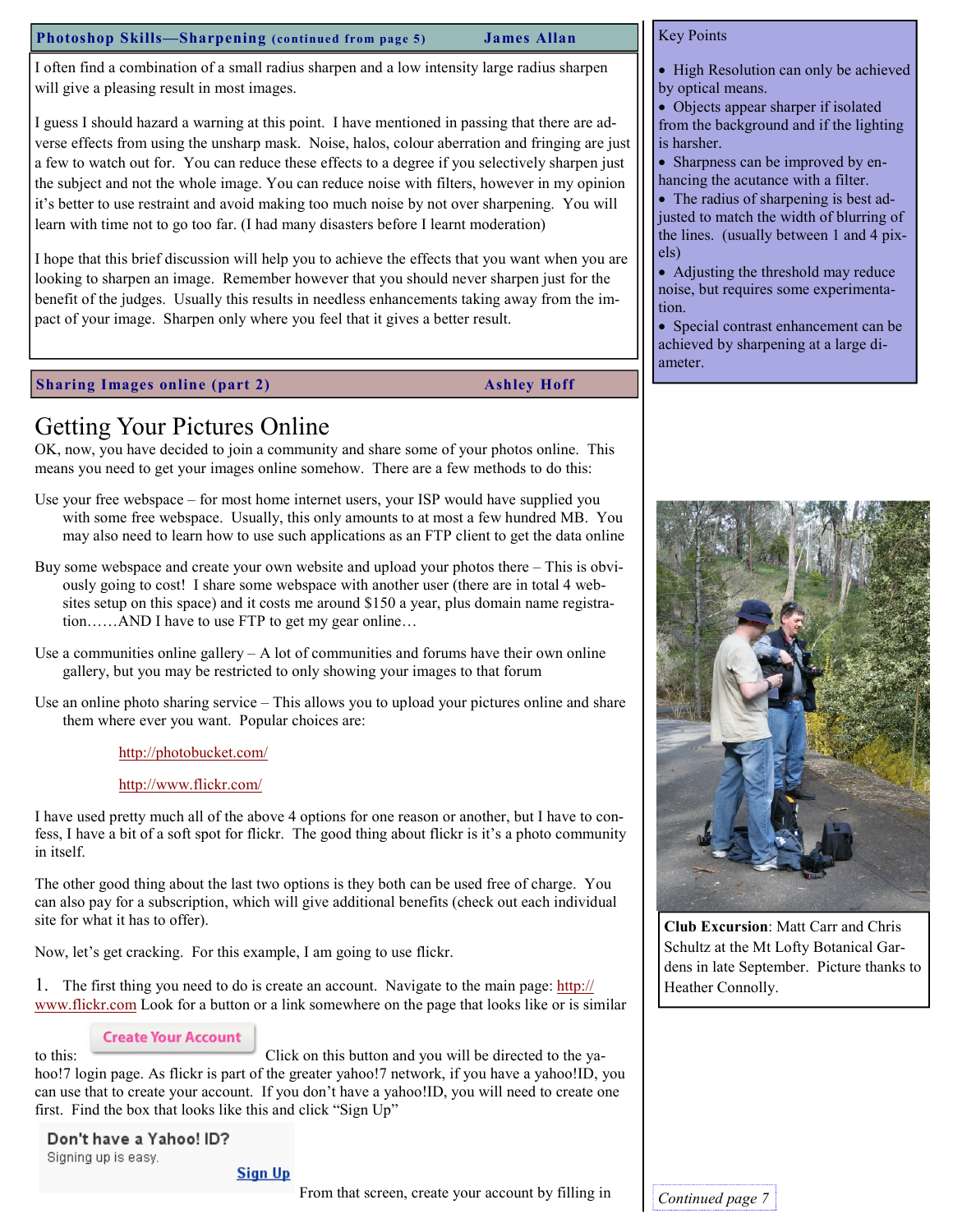### Sharing Images online (part 2) Ashley Hoff

your account details, information on how to reset your password can be sent out to you. (its best not to forget your password in the first place!) Once you have filled out all the boxes, click the "Create My Account" button. If you have forgotten to fill in any of the required details, you will be reminded at this point. From the next screen you will be given a run down of the account that you have created. Also, as you have come originally from flickr, there will be a box that will send you back to flickr. This will look like the box on the right: Just a word of note, deselect the tick in the "Contact me occasionally…." Box if you don't want promotional emails from yahoo!7

the appropriate boxes. This will include creating an account ID. You may have to have some trial and error to get one that hasn't already be used. It's also wise to leave an alternate email address. The reason behind this is that if you forget

> **Ready to experience** Flickr?

> > Continue

Contact me occasionally about special offers, promotions and Yahoo!7 features. More information here.

Click on Continue. In the resulting screen, you will be prompted for the password you used to create your account, fill this out and click continue again. The last step is to create a Flickr user name. What you use is totally up to you, but this is how you will be known on Flickr. Once you have filled this out, click on the final "Create A New Account"

# flickr

### You're almost done!

Choose your new Flickr screen name Joe Smith You can change this whenever you want, and spaces are fine.

**CREATE A NEW ACCOUNT** 

Community is the most important part of Flickr. Make sure you're familiar with our community quidelines

You now have your Flickr account. At this point, explore the customisation options if you wish, or you can head on into uploading some photos

2. In this step, we will jump on straight into uploading a photo. One of the good things about Flickr, especially for those who don't necessarily want to resize their images, is that Flickr will do it automatically for you, to a maximum of 1024px on any side. There is a catch, though. Sometimes the images may not be as sharp as you expect or may have funny artefacts. I would strongly suggest that you resize your images before uploading (make sure you save them as a copy of your original!) OK, we will assume that you have resized your image appropriately and you are ready to upload. Towards the right hand size of the screen, you will

# find the following button: **Net Upload Photos & Video NEW** Click on this to open the

upload dialog box, which will look like this:

# **Upload to Flickr**

You've used 0% of your 100 MB photo limit and 0 of your 2 video limit this month. Upgrade?

Choose photos and videos NEW

Note: Videos are limited to 90 seconds in length, and 150MB in filesize. Learn more...

Step 2 Upload

Step 1:

Step 3 Add titles, descriptions, tags or add to a set

From here, its just follow the bouncing ball. Click on the Choose Photos and Videos item and select the pictures that you want to upload from your computer (You did remember where you  $\bigcup$  Continued page 8

# Key Points

- Create a Yahoo Account
- Create a Flikr Account
- Upload Photos
- Create Thread to your photos
- Embed thread into your online discussions